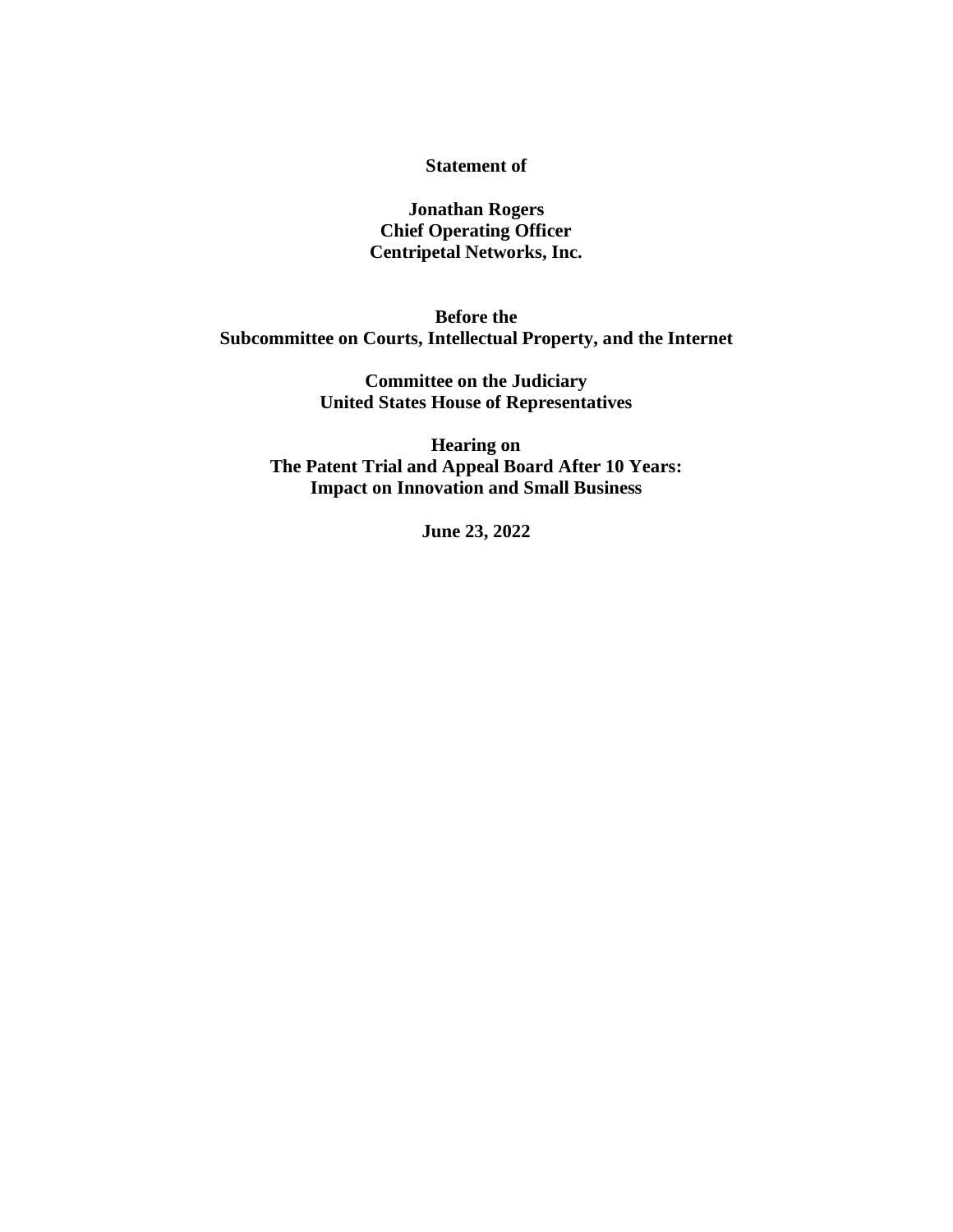Chairman Johnson, Ranking Member Issa, and members of the Subcommittee, it is an honor to testify before you today to share the real-world struggles that small innovative companies face today in protecting their inventions against large predatory serial infringers. Under the current state of the law, the cards are stacked against innovators and in favor of infringers who are often large companies with endless resources. As the Chief Operating Officer and one of the early founders of Centripetal Networks, I have seen first-hand how years of hard work and millions of dollars of investment can be stolen in a matter of weeks by large multi-national technology companies. I am here today as just one voice out of many American innovators. Our company has survived to tell our story, but from what I have been through I can't imagine how most could endure the onslaught of what it takes to build a business today on the promise of intellectual property.

To give you some background on Centripetal, my father, Steven Rogers, founded the company in his basement in Vienna, Virginia in 2009. I, along with a few others, joined him in the pursuit of an entirely new way of solving the failures in traditional network security. Each of us had spent our entire careers in communications security. We recognized that the design of the internet was wrong. It was entirely trusting. Assuming trust instead of proving it was a foundational mistake. Since the launch of the commercial Internet in the mid-1990s, network security has focused on the flawed strategy of openly trusting while "sniffing" for viruses. This strategy is incomplete and has famously failed time and again. Our adversaries – including rogue states and criminal enterprises – can easily hide new viruses and evade detection, so identifying the viruses or the "what" entering into a network was very ineffective as a primary strategy. Our innovations represented a true paradigm shift because instead of focusing first on the "what," we started with the "who." With a deep evaluation of the "who" we could establish trust right upfront and separate risk from mission so that dangerous communications never occur in the first place. Others thought this would be impossible to do fast enough, that it wouldn't scale, and even if implemented would be impractical to manage. We ignored them.

Each of our innovations came from our own research and development. Our focus for the past 12 years has continually been on unlocking the vast amount of potential in the cyber threat intelligence available from thousands of sources all across the globe. We knew that it could be used predictively to identify bad actors and the tactics they use for network breaches. If harnessed in an operational system, the power of this combined knowledge could secure networks and drastically reduce costs. After years of effort we solved the problem of scale dramatically, but found we still had to go much further with technologies that manage the dynamics of the intelligence, its fidelity, the problem of correlating threats across segments, and the problem of doing all of this while encrypted among many, many others. Today, with each of these achievements Centripetal uses billions of elements of cyber intelligence to create rules in real time which prevent and block malicious data from entering a private network. Centripetal revolutionized the concept of a threat intelligence gateway – a device that operates at machine to machine speed to prevent unwanted traffic *before* it ever enters a customer's network.

This type of security approach – predictively identifying bad actors instead of bad acts – came naturally to our team. Many of us came from the intelligence community where the continuous "intelligence cycle" is used extensively. Many of Centripetal's Officers and Directors have dedicated their careers to protecting our national security. My father served in the Air Force Security Services (a part of the National Security Agency) whose mission is to help gather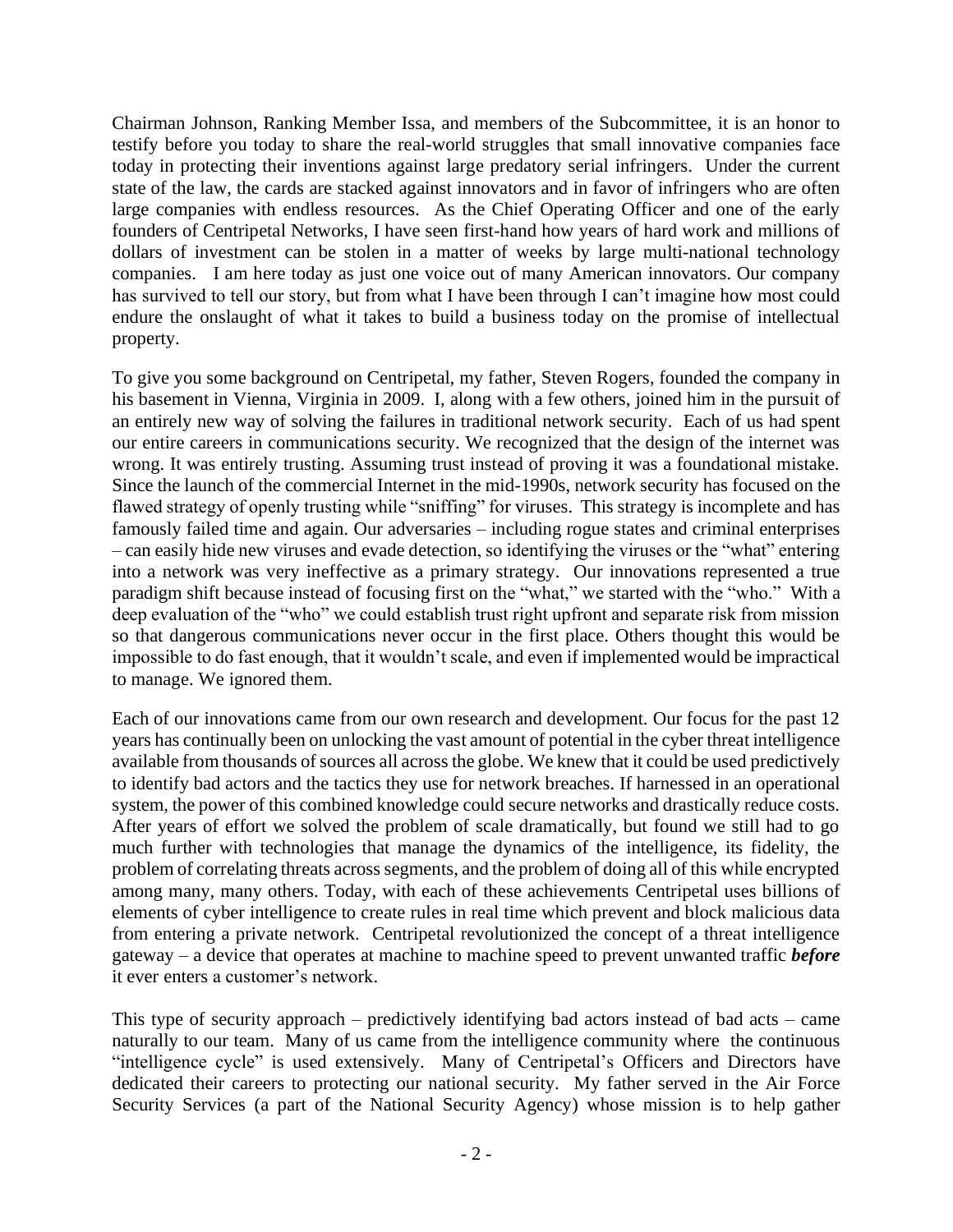intelligence and to protect U.S. communications assets against threat and exploitation. When the Air Force had to certify the communications security of the National Military Command Center in the Pentagon Steven and his team were sent. He and the team he led had the same responsibility for Air Force One, U.S. Satellite systems, and the radios used in most Air Force platforms. Prior to joining Centripetal, I was an officer in the Navy in a community called Cryptology and Information Warfare, the Navy's security group to protect naval military communications and exploit adversary communications. I was assigned from there as a military officer stationed at the NSA where I spent a number of years working in the National Security Operations Center which is the nations SOC. Afterward, I joined the CIA and was sworn in as a staff officer in the Directorate of Science & Technology where I was a technical intelligence officer. My responsibilities were to run several large development programs where we built and supported some of the most advanced secure communication systems in the country. Our Board of Directors have included the former Chief Technology Officer of the CIA and the former Chief Technology Officer of the Defense Intelligence Agency. The head of our advisory board is Dr. Paul Kaminski, who is the former Chairman of the Defense Science Board and who ran the program to deliver stealth technology to the United States.

Today, we have nearly 100 employees located in offices in Reston, Virginia, and Portsmouth, New Hampshire, nearly all of whom are world-class cyber security experts and engineers. We protect over one hundred large private and public computer networks representing millions of end users. Each day we deploy over 2 billion units of intelligence which is processed against a combined 20 Peta-Bytes of customer network traffic. We seamlessly manage over 100 million daily intelligence updates in real time. We shield over 300 million threat events which are entirely offloaded from our customers. Our customers come from every segment and include major U.S. hospital systems, banks, insurance firms, power plants, retailers, U.S. federal government agencies, foreign governments, defense contractors, and critical infrastructure providers with services that are used by most Americans on a daily basis.

To date, we have invested nearly \$200 million in research and development of cybersecurity solutions, and the United States Patent and Trademark Office (USPTO) has recognized Centripetal's innovations by awarding Centripetal approximately 50 patents for our key technological advances in the network security industry. We have been awarded innovation contracts by the Department of Homeland Security and the Central Intelligence Agency.

## **A Real-World Example of Predatory Infringement**

Since its founding, Centripetal has made efforts to partner with larger companies but has learned the hard way that it cannot always trust others with confidential information about its technologies. Between 2015 and 2017, Centripetal had numerous meetings with network giant, Cisco Systems, Inc. We discussed Centripetal's business, novel technology, products and patented technology. Centripetal gave Cisco multiple demonstrations of its products because Cisco had expressed interest in collaborating with Centripetal. After Cisco executed a non-disclosure agreement, Centripetal provided Cisco with confidential information about its patented algorithms. After months of meetings and demonstrations, Cisco claimed it was disinterested, and walked away from those meetings. Then, to Centripetal's surprise, Cisco launched new versions of its products that incorporated Centripetal's patented technologies shortly after it terminated its discussions with Centripetal.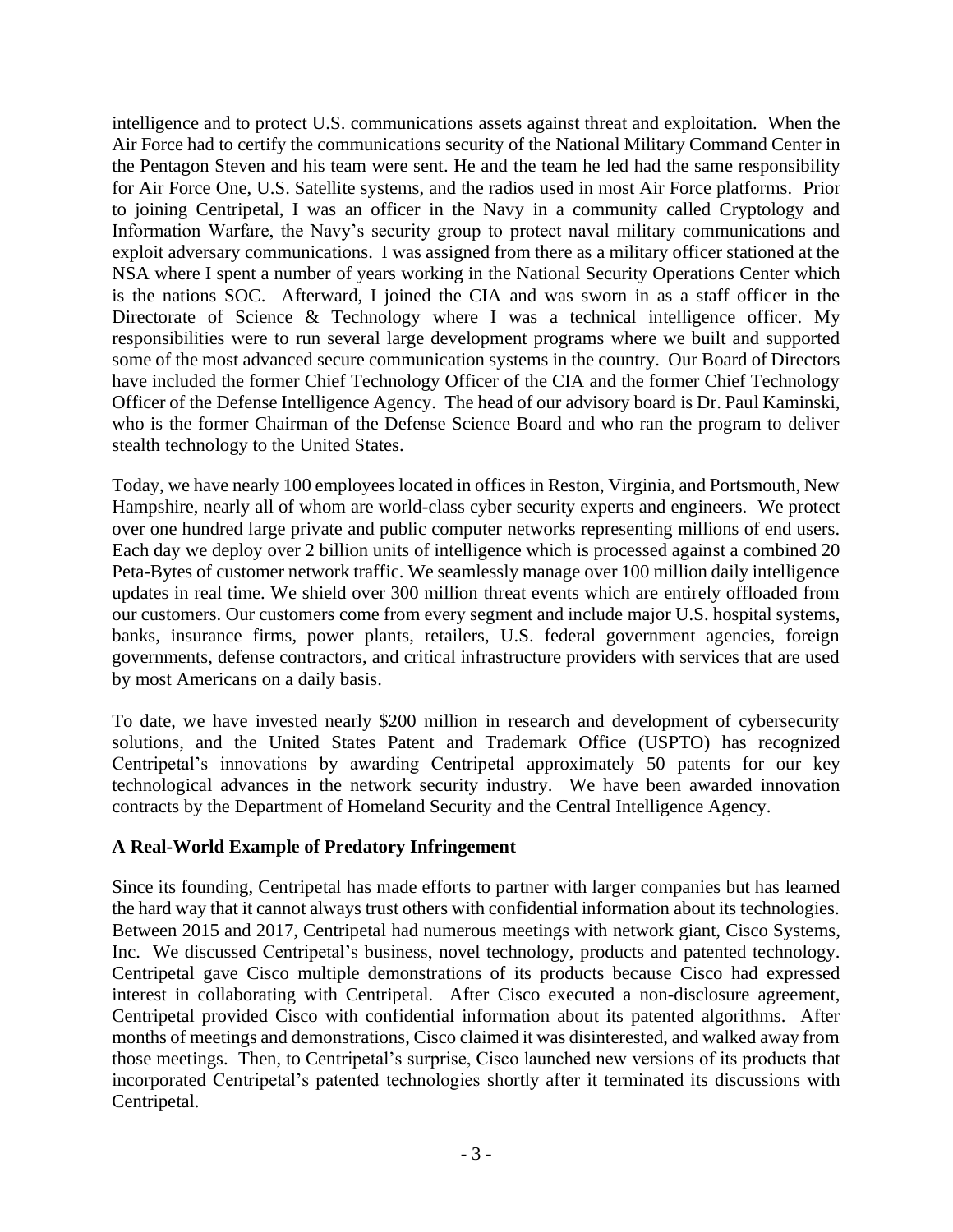Cisco touted its new focus on installing predictive, intelligent security directly on its networking equipment as the "Network of the Future" and claimed that it solved the unsolvable challenges of stopping security threats in their tracks. Below is a portion of a Cisco press release entitled "Cisco unveils network of the future that can learn, adapt and evolve." This "significant breakthrough" was our technology:<sup>1</sup>

# **Cisco unveils network of the future that can learn, adapt and evolve**

**SAN FRANCISCO — June 20, 2017 —** Today Cisco unveiled intent-based networking solutions that represent one of the most significant breakthroughs in enterprise networking. The introduction is the culmination of Cisco's vision to create an intuitive system that anticipates actions, stops security threats in their tracks, and continues to evolve and learn. It will help businesses to unlock new opportunities and solve previously unsolvable challenges in an era of increasing connectivity and distributed technology.

Incorporating Centripetal's patented technology into Cisco's networking products turned out to be an amazing financial success for Cisco. Cisco profits reached an all-time records based on the sales of products that infringed Centripetal's patents, and its revenues increased by tens of billions of dollars.

In 2018, Centripetal had no choice but to sue Cisco for patent infringement if it wanted to stay in the market selling its patented innovations and continue innovating. Centripetal asserted several patents against Cisco. Cisco's response was not to talk to us, but rather to fight tooth and nail. We believe they did so because, as we learned from discovery in the litigation, Cisco did not want us to learn about their decision to study our patent claims, as opposed to partner with us. Ultimately, Cisco chose to launch Centripetal's patented technology as if it was something that Cisco developed.

Cisco's first move was to file over a dozen *inter partes* review (IPR) petitions before the Patent Trial and Appeal Board (PTAB). These petitions challenged the validity of Centripetal's patents. When the PTAB receives such a petition, a panel of three administrative judges decide whether to institute or decline to institute the IPR proceeding. Cisco had some success with the IPR attacks on Centripetal's patents, but the majority of Centripetal's patent claims withstood Cisco's attacks.

Cisco used the IPRs as a basis to stay district court litigation. That meant Centripetal was forced to wait in the wings, while trying to compete in the market against our own patented technology that Cisco's massive global sales force was aggressively marketing. This stay was in place for

<sup>1</sup> [https://newsroom.cisco.com/c/r/newsroom/en/us/a/y2017/m06/cisco-unveils-network-of-the-future-that-can-learn](https://newsroom.cisco.com/c/r/newsroom/en/us/a/y2017/m06/cisco-unveils-network-of-the-future-that-can-learn-adapt-and-evolve.html)[adapt-and-evolve.html](https://newsroom.cisco.com/c/r/newsroom/en/us/a/y2017/m06/cisco-unveils-network-of-the-future-that-can-learn-adapt-and-evolve.html)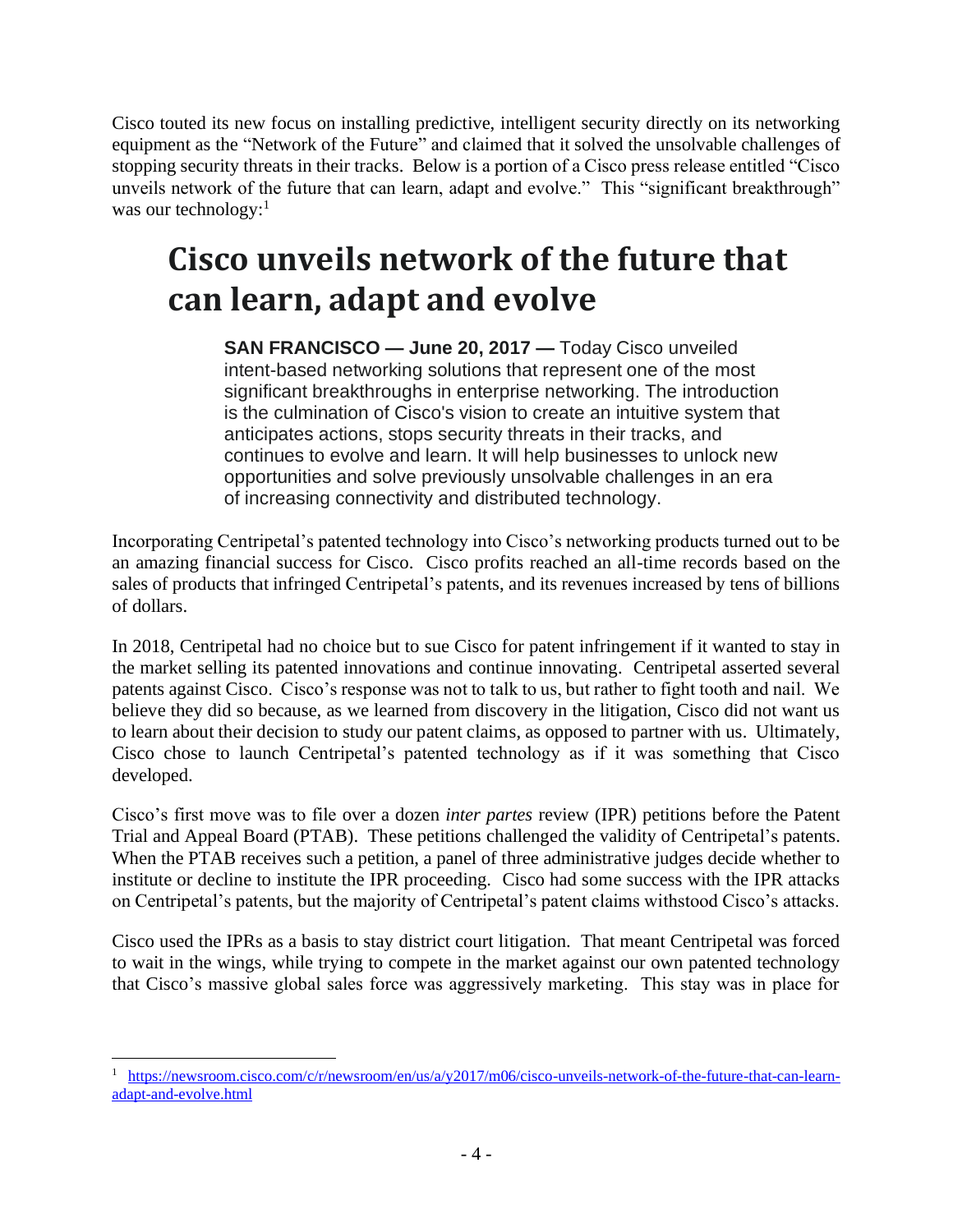seven months – stalling an infringement case on patents that were so strong that PTAB did not even institute a proceeding.

Once the stay of the litigation was lifted, Centripetal pursued Cisco for infringement of five fundamental cyber security patents. Our trial was scheduled for April 2020, which followed the declaration of the COVID 19 pandemic. As a result, Senior District Court Judge Henry Coke Morgan, Jr. offered a bench trial. The parties agreed, and the first patent trial via Zoom moved forward during the pandemic.

Between the months of May through June of 2020, Judge Morgan held a trial that spanned eight weeks in which he heard testimony from a dozen experts and numerous employees of both parties, and reviewed hundreds of trial exhibits. In October of 2020, he issued a judgment finding that Cisco had willfully infringed four of the five asserted Centripetal patents. Specifically, he found: "The fact that Cisco released products with Centripetal's functionality within a year of these meetings goes beyond mere coincidence." The Court found that "the rulings on the four patents that were found infringed and valid were clear and not a close call…. Cisco, through its course of conduct, continually gathered information from Centripetal as if it intended to buy the technology from Centripetal. Cisco, then, appropriated the information gained in these meetings to learn about Centripetal's patented functionality and embedded it into its own products."<sup>2</sup>

Judge Morgan awarded damages of \$2.6 to \$3.2 billion for past and future damages and for Cisco's egregious infringement. Needless to say, for a small company like Centripetal, this judgment was immensely validating and a confirmation that the U.S. patent system can work to protect individuals who have expended significant time and expense to create innovative technologies without fear that larger companies like Cisco can swoop in and unfairly exploit their hard work without consequence. This is but one example of the several other hard-fought battles that Centripetal has endured and currently is enduring to protect its intellectual property.

I wish I could tell you today that this is a classic David versus Goliath story, but the battle over the Cisco judgment is still raging and a long way from over. Serial attacks on Centripetal's patents continue today by third parties who are trying to leverage the Cisco judgment against Centripetal. Specifically, even though the district court and the USPTO already determined that the four Centripetal patents that Cisco was found to infringe were not invalid, multiple challenges have been filed against these patents *after* the judgment even though they are not asserted against any other company. It is not justice if David has to slay Goliath over and over again. But unfortunately this is the current state of the patent system in the United States.

## **Predatory Infringement Made Worse by PTAB Abuse**

As I sit here today, my company has faced over 30 IPR challenges against our patents, and we are certain there are dozens more in the future. This onslaught of IPR challenges is not because Centripetal has "bad" or "weak" patents. It is because we have extremely strong and very valuable patents. We have out-innovated many of the largest, most powerful technology companies in the world, and they know it. Their core goal is not to cause disruption based on the invention of

<sup>2</sup> [*Centripetal Networks, Inc. v. Cisco Systems, Inc.*, Civil Action No. 2:18cv94, October 5, 2020 Opinion and Order at 159-160.]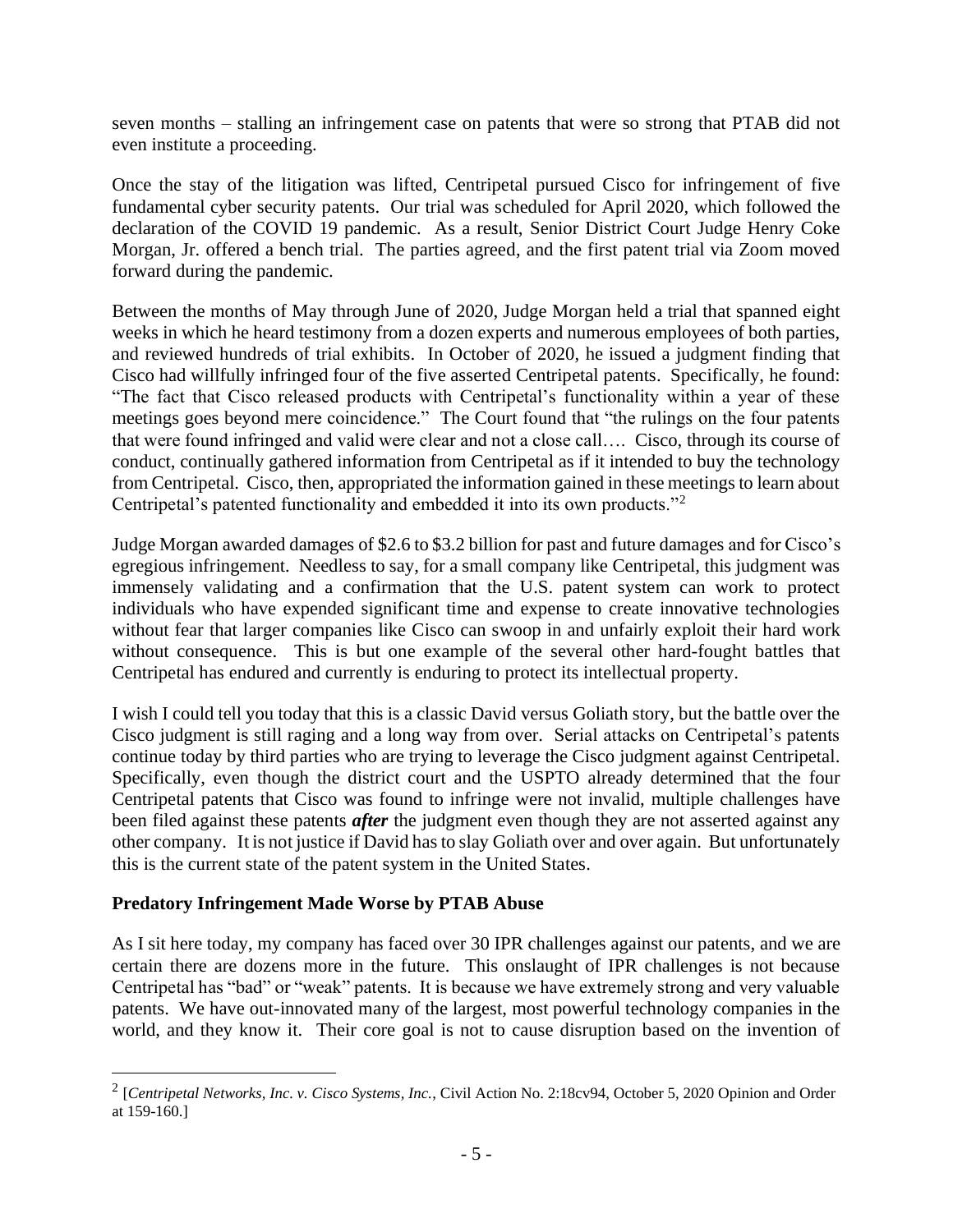breakthrough technologies (that's what startups do), it is to build and maintain dominant market share. The reality is that a disrupted market gets smaller because costs come down as customers pay less due to innovation.

That is why predatory patent infringement has become an institutionalized business model for Big Tech companies. Their combination of market dominance and vast resources, combined with the current IPR process allows them to delay justice almost indefinitely, all the while syphoning resources from small innovative companies like Centripetal. In the meantime, they can milk every last drop of revenue out of existing product lines and maximize earnings per share. Our case may appear rare because very few innovative startups have assembled the resources or maintained the fortitude to stand up to Big Tech companies that simply steal the ideas of smaller competitors and then unleash a campaign of IPRs and court delays to bleed them dry. But I can assure you this happens on a massive scale to countless inventors and startups that don't have a voice and are not invited to testify before Congress. How much innovation has our country lost because of predatory patent infringement that relies on abusing the PTAB process?

Predatory infringers play the "long game" and attempt to drain small innovative companies of all of their resources until they fold their tent. In the litigation that I described, for example, Cisco raised some of the same or similar arguments that it had raised before the PTAB. For a small company, defending its patents over and over again, particularly against the same or very similar invalidity allegations that the PTAB has already determined did not justify institution of an IPR is not fair and does nothing to efficiently resolve litigation. The current IPR rules are an important part of Big Tech's long game.

While Congress intended that PTAB trials would lower litigation costs and provide an *alternative* to challenging the validity of a patent in district court,<sup>3</sup> the opposite has come to fruition – the IPR process has become a tool for abuse and has essentially doubled the cost of defending the validity of a patent. A patent owner who is in the market selling its patented technology and continuing to innovate, as Centripetal is, has no choice but to defend its patents in front of *both* the PTAB and the district court or International Trade Commission (ITC), often on the same or cumulative grounds of invalidity.

The costs are very real and substantial. It can cost a company like Centripetal a million dollars or more to defend a single patent subjected to an IPR. And in most cases, this is exactly the point for Big Tech companies infringing our patents. This is a small cost of doing business for them and a nearly free option. They aren't filing multiple IPRs on the same patent because they have a laudable desire to "strengthen the patent system." These are predatory tactics that have institutionalized patent theft in the United States.

<sup>3</sup> *See, e.g.*, H.R. Rep. No. 112–98, pt. 1, at 48 (2011) ("The Committee recognizes the importance of quiet title to patent owners to ensure continued investment resources. . . . [PTAB trials] are not to be used as tools for harassment or a means to prevent market entry through repeated litigation and administrative attacks on the validity of a patent. Doing so would frustrate the purpose of the section as providing quick and cost effective alternatives to litigation. Further, such activity would divert resources from the research and development of inventions.").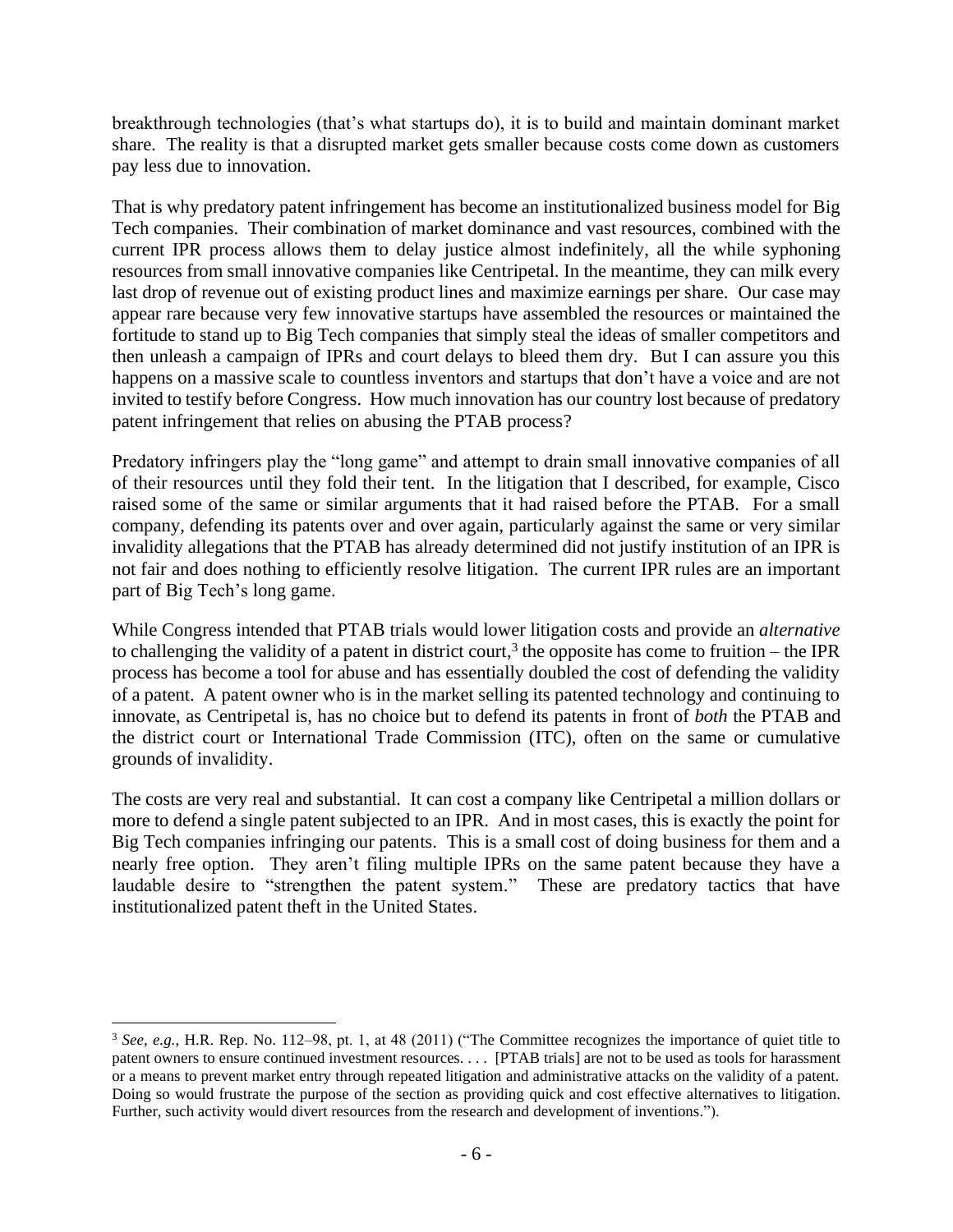It should come as no surprise that the world's biggest technology companies – including the Chinese – are, by far, the largest filers of PTAB petitions as the following chart clearly shows:<sup>4</sup>

|    | China's ZTE and Huawei Also Among Top Users                                                                                            | <b>BIGGEST USERS OF PTAB</b> |
|----|----------------------------------------------------------------------------------------------------------------------------------------|------------------------------|
|    | Top 20 Petitioners Since PTAB Established - 2012-2021                                                                                  |                              |
|    |                                                                                                                                        | Number of<br>petitions filed |
| 1  | Samsung                                                                                                                                | 771                          |
| 2  | Apple                                                                                                                                  | 765                          |
| 3  | Google                                                                                                                                 | 414                          |
| 4  | LG.<br>$\mathcal{L}^{\text{max}}_{\text{max}}$ and $\mathcal{L}^{\text{max}}_{\text{max}}$ and $\mathcal{L}^{\text{max}}_{\text{max}}$ | 268                          |
| 5  | Microsoft                                                                                                                              | 267                          |
| 6  | Intel                                                                                                                                  | 257                          |
| 7  |                                                                                                                                        | 247                          |
| 8  | Cisco                                                                                                                                  | 179                          |
| 9  | Comcast                                                                                                                                | 174                          |
| 10 | Facebook                                                                                                                               | 149                          |
| 11 | <b>ZTE</b>                                                                                                                             | 148                          |
| 12 | Dell                                                                                                                                   | 146                          |
| 13 | <b>HP</b>                                                                                                                              | 139                          |
| 14 | Sony.                                                                                                                                  | 136                          |
| 15 | Huawei                                                                                                                                 | 135                          |
| 16 | <b>HTC</b>                                                                                                                             | 126                          |
| 17 | Mylan                                                                                                                                  | 126                          |
| 18 | Ericsson                                                                                                                               | 125                          |
| 19 | Amazon                                                                                                                                 | 108                          |
| 20 | Lenovo<br>___________________________                                                                                                  | 103                          |

We are often told that the PTAB was designed to be an "alternative" to litigation and to provide an efficient way to address "low quality patents." Several dozen of the IPRs on this table are directed at my company, and I can assure you that our patents are extremely high quality and very valuable. Indeed, after lengthy proceedings including an eight-week trial, the district court agreed in a final judgement that a number of them are not invalid. Cisco did not even appeal that decision, making it difficult to understand what justification there is for the USPTO to entertain any additional proceedings against these demonstrably high-quality patents. For Centripetal and many other innovative startups, PTAB trials have become an expensive and time-consuming addition to litigation, not an "alternative."

While some improvements have been made in recent years, such as putting limits on parallel and serial IPRs and attempting to limit IPRs on patents in advanced stages of parallel litigation, Big Tech's resources, desire to destroy smaller competitors, and legal tactics allow them to find new opportunities for gamesmanship and harassment. A current problem faced by Centripetal and other startups is post-verdict double jeopardy in the PTAB. This occurs when patents that have already been found valid and infringed by a district court are still allowed to be challenged by PTAB.

Centripetal is also a case study in this emerging type of PTAB abuse. We were forced to bring a case against Palo Alto Networks for infringing thirteen of our patents that cover the heart of security products that Palo Alto Networks currently has on the market. This infringement again

<sup>4</sup> Innovation Alliance, *Infographic: Big Tech Companies Are Biggest Users of PTAB, 2012-2021* (June 10, 2022), [https://innovationalliance.net/from-the-alliance/infographic-big-tech-companies-are-biggest-users-of-ptab-2012-](https://innovationalliance.net/from-the-alliance/infographic-big-tech-companies-are-biggest-users-of-ptab-2012-2021/) [2021/.](https://innovationalliance.net/from-the-alliance/infographic-big-tech-companies-are-biggest-users-of-ptab-2012-2021/)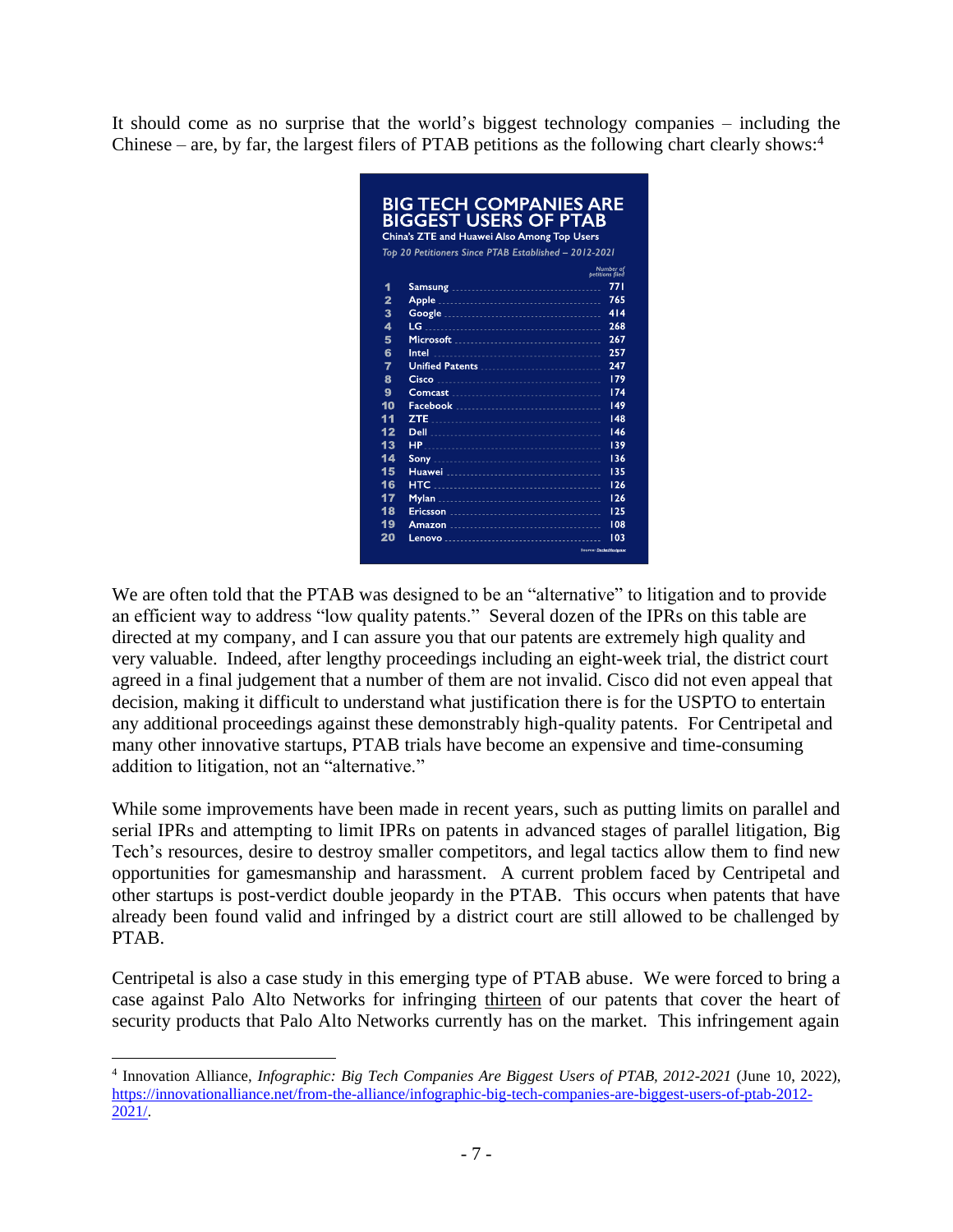came after conversations covered by non-disclosure agreements in which Centripetal discussed technical specifications and patented capabilities that Palo Alto Networks later incorporated in its own products. The patents at issue in the Palo Alto Networks case do *not* include the four patents the court found Cisco to infringe.

In order to apply pressure on Centripetal, Palo Alto Networks filed IPR petitions seeking to invalidate patents underlying the historic willful infringement damages award against Cisco. Because these patents have not been asserted against Palo Alto Networks, the only plausible reason for the IPRs is to create complexity and cost for Centripetal and to gain leverage in its own separate litigation while the Cisco judgment remains pending on appeal. Notably, these patents *already survived* validity challenges by Cisco in district court. Cisco challenged the validity of two of these patents in four separate proceedings at the USPTO, and the USPTO rejected each of these challenges on the merits. And these are only two of the Centripetal patents involved. To date, Palo Alto Networks has filed 17 IPR petitions challenging Centripetal patents.

### **Recommendations for Congress**

Centripetal has learned a lot of hard lessons from our experience, and we would welcome the opportunity to work with the Subcommittee to strengthen our patent system, particularly for the next generation of innovative startups in critical technologies like network security, which our country desperately needs. These young companies will require world-class talent and very significant investment. They will certainly need strong patents to secure these resources and to protect them from aggressive global competitors such as China.

At minimum, Congress should reject misguided proposals to roll back some progress that has been made to rebalance our system.

Since the creation of the PTAB in 2011, the USPTO has implemented a series of policy reforms that have effectively addressed some of the worst abuses. Many of these reforms rely on the discretion that Congress vested in the USPTO Director to institute or deny IPR petitions, which has been confirmed by the Supreme Court.<sup>5</sup> For example, a 2019 amendment to the PTAB Practice Guide curbed the practice of filing abusive sets of "parallel" petitions challenging the same patent.<sup>6</sup> In another important development, the USPTO "recognize[d] the potential for abuse of the review process by repeated attacks on patents" and established a non-exhaustive list of factors designed "to take undue inequities and prejudices to Patent Owner[s] into account" in a precedential PTAB decision known as *General Plastic*. 7

The USPTO has also used its discretion to deny petitions in view of the state of co-pending litigation. In a precedential opinion known as *Fintiv*, the PTAB established factors for evaluating

<sup>5</sup> *See, e.g.*, *Cuozzo Speed Techs., LLC v. Lee*, 136 S. Ct. 2131, 2140 (2016) (The "decision to deny a petition is a matter committed to the Patent Office's discretion.").

<sup>6</sup> *See* USPTO, PATENT TRIAL AND APPEAL BOARD CONSOLIDATED TRIAL PRACTICE GUIDE 59 (Nov. 2019 ed.) ("Two or more petitions filed against the same patent at or about the same time . . . may place a substantial and unnecessary burden on the Board and the patent owner and could raise fairness, timing, and efficiency concerns.").

<sup>7</sup> *General Plastic Co. v. Canon Kabushiki Kaisha*, IPR2016-01357, Paper 19, at 16-17 (PTAB Sept. 6, 2017) (precedential) (observing that "[t]he absence of any restrictions on follow-on petitions would allow petitioners the opportunity to strategically stage their prior art and arguments in multiple petitions, using our decisions as a roadmap, until a ground is found that results in the grant of review").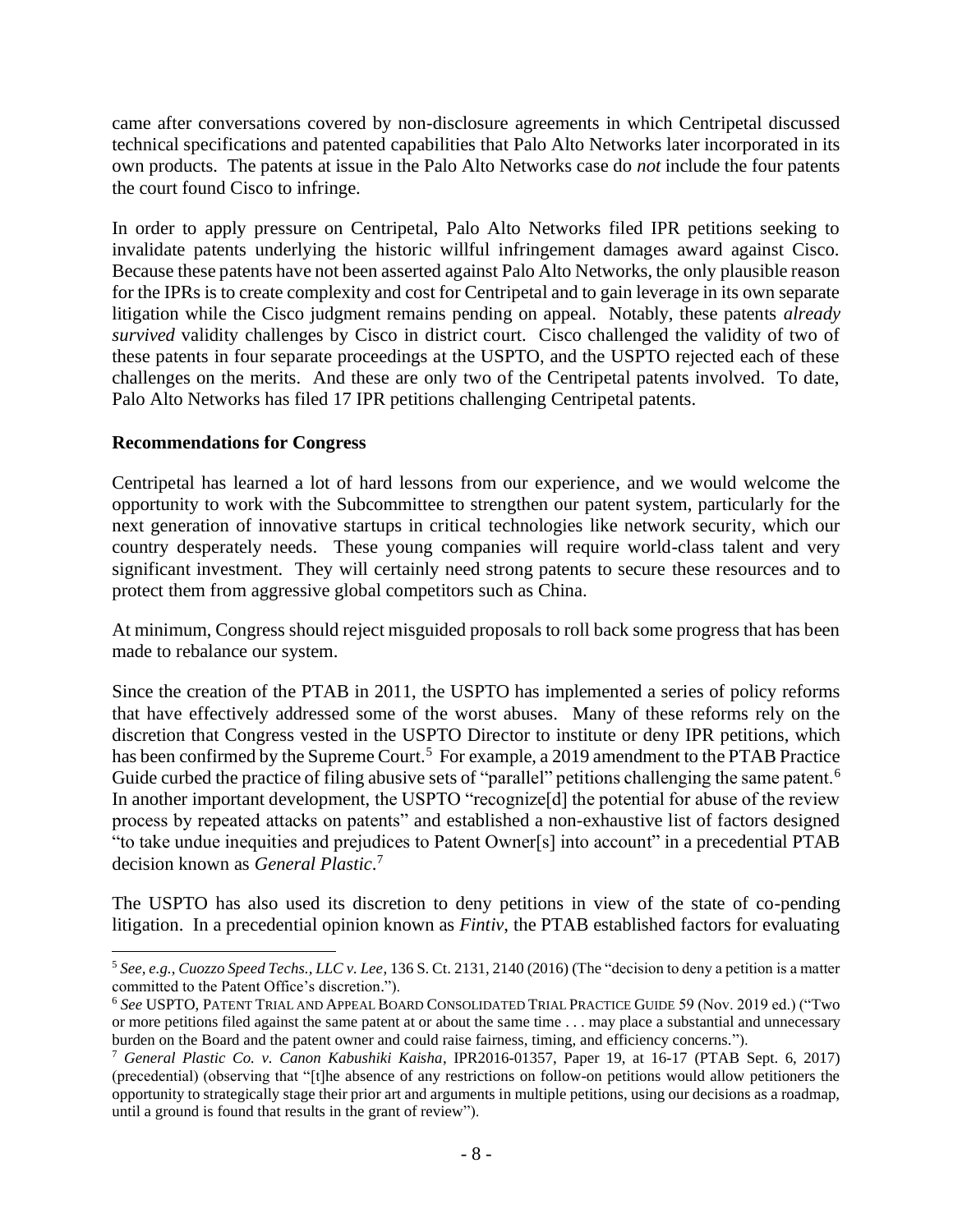parallel litigation in district courts or the ITC and confirmed that the PTAB "takes a holistic view of whether efficiency and integrity of the system are best served by denying or instituting review."<sup>8</sup> This reform brought PTAB trials closer to their intended purpose of providing true alternatives to litigation as part of an "efficient and streamlined patent system that will improve patent quality and limit unnecessary and counterproductive litigation costs."<sup>9</sup> Recognizing that some petitioners engaged in parallel litigation would prefer to litigate their validity challenges before the PTAB, the USPTO provided a clear option to avoid discretionary denials of IPR petitions in most circumstances. In another precedential opinion known as *Sotera*, the PTAB held that a petitioner's stipulation that it "will not pursue in the District Court Litigation any ground raised or that could have been reasonably raised in an IPR . . . mitigates any concerns of duplicative efforts . . . as well as concerns of potentially conflicting decisions," and further "ensures that an *inter partes* review is a 'true alternative' to the district court proceeding."<sup>10</sup> In other words, the USPTO gave petitioners a choice: litigate your invalidity challenges at the PTAB or in the courts, but not both.

The *Fintiv*/*Sotera* framework in particular has come under significant attack by Big Tech companies that would prefer multiple bites at the apple. These companies have mounted multiple challenges these precedents at the USPTO, in district court, in appeals courts, and even the United States Supreme Court.<sup>11</sup> Thankfully, each of these challenges has failed because the clear statutory language of the AIA establishes that the USPTO has the authority to deny petitions for abusive, parallel, serial, duplicative, or otherwise improper or inefficient PTAB trials.<sup>12</sup>

Were Congress to cast aside the important reforms, such as *General Plastic*, *Fintiv*, and S*otera*, we would witness a tragic return to the wild west of the PTAB's early years when innovative, venture-backed startups in the United States were largely defenseless in the face of extensive and duplicative campaigns by large tech companies to invalidate their best patents. No other legitimate legal system in the world allows a party to continually file complaints until they eventually win. Yet that is precisely the way that PTAB trials worked before the reforms of *General Plastic*, *Fintiv*, and *Sotera*, among others. Congress should resist calls to once again tip the scales of the PTAB in favor of large multinational companies that already benefit from the advantages of market dominance and seemingly endless resources.

Congress could also make several common-sense legislative changes that would improve the PTAB process for innovative startups and incentivize more investment and growth in critical technology sectors.

For example, Congress should impose a standing requirement for IPRs. Allowing anyone to file an IPR petition has led to all types of predictable abuses. The lack of any reasonable standing requirement has allowed large technology companies, their proxies such as Unified Patents, and

<sup>11</sup> *See, e.g.*, Samantha Handler, *Supreme Court Rejects Intel's Bid for Review of Patent Rule*, Bloomberg Law (Mar. 21, 2022), [https://news.bloomberglaw.com/ip-law/supreme-court-rejects-intels-bid-for-review-of-patent-rule.](https://news.bloomberglaw.com/ip-law/supreme-court-rejects-intels-bid-for-review-of-patent-rule)

<sup>8</sup> *Apple Inc. v. Fintiv, Inc.*, IPR2020-00019, Paper 11, at 6 (PTAB Mar. 20, 2020) (precedential); *see also id.* at 14 ("[T]he factors considered in the exercise of discretion are part of a balanced assessment of all the relevant circumstances in the case, including the merits.").

<sup>&</sup>lt;sup>9</sup> H.R. Rep. No. 112–98, pt. 1, at 40.

<sup>10</sup> *Sotera Wireless, Inc. v. Masimo Corp.*, IPR2020-01019, Paper 12, at 18-19 (Dec. 1, 2020) (precedential).

<sup>12</sup> *See Mylan Labs. Ltd. v. Janssen Pharmaceutica, N.V.*, 989 F.3d 1375, 1382 (Fed. Cir. 2021) (The "Director is permitted, but never compelled, to institute an IPR. And no petitioner has a right to such institution.").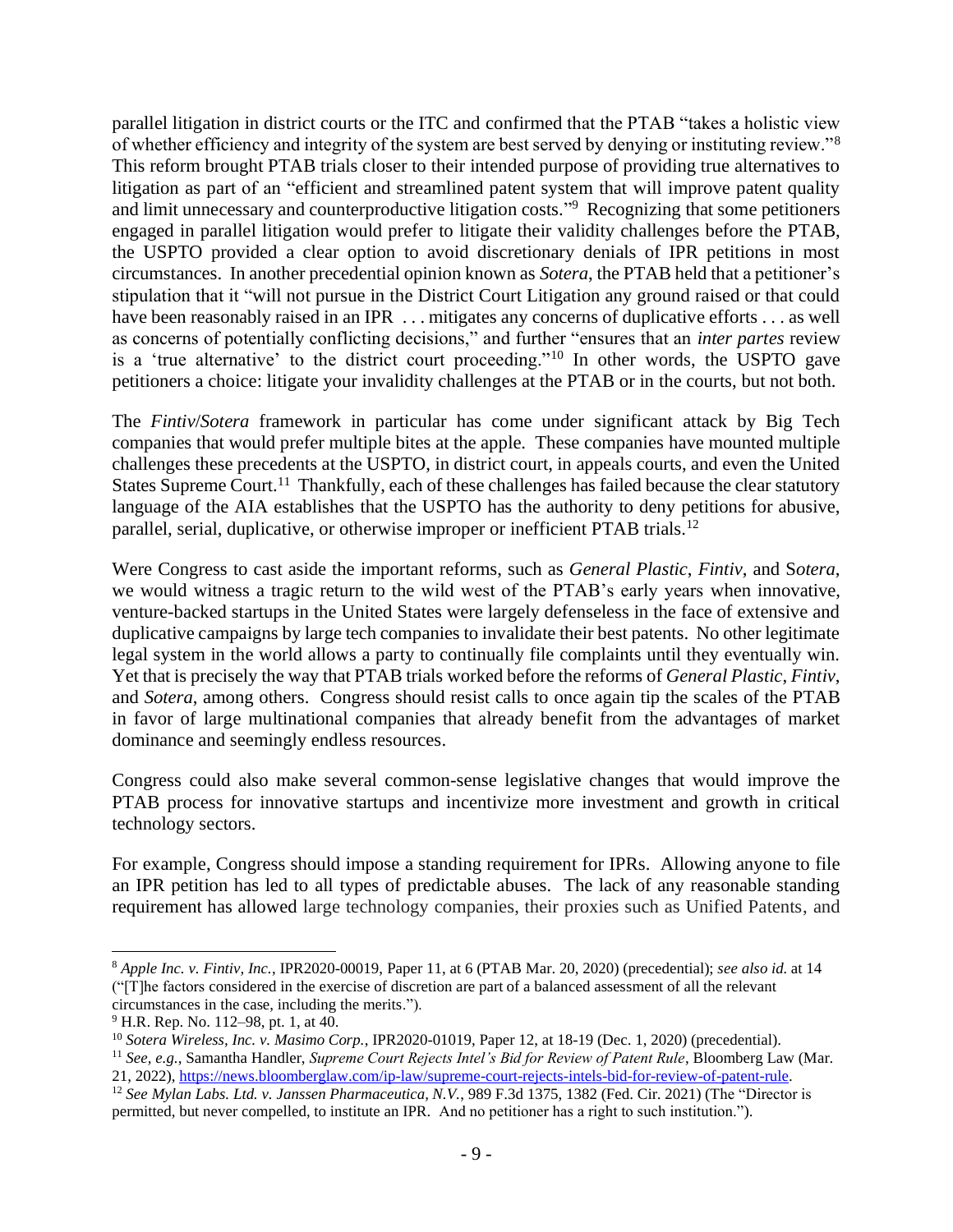PTAB profiteers such as OpenSky to deploy a raft of abusive tactics designed not to address the purported issue of "bad patents," but rather to systematically target valuable patents held by smaller competitors through serial, coordinated IPRs. In fact, several authors of the AIA, including one of its namesakes, former Representative Lamar Smith, understood that an unfettered IPR process would certainly be gamed by large infringers. They probably hadn't fully formed the concept of "efficient infringement" at the time, but former Rep. Smith recently noted in a Bloomberg op-ed that the AIA has proven "unequal to the task" of preventing patent-owner harassment, and "entire industries have emerged to perpetuate these abuses."<sup>13</sup>

Congress should also further harmonize PTAB and district court trials by requiring the PTAB to recognize the presumption of validity for issued patents and requiring petitioners to meet the same clear-and-convincing-evidence burden of proof to invalidate patents in district court litigation. These changes would promote consistency and predictability in resolving validity disputes.

Congress should also reconsider the estoppel that applies to unsuccessful petitioners at the PTAB. It makes sense that losing petitioners should not be able to assert the same or similar arguments in district courts or the ITC that the PTAB rejected in a final written decision, but what about arguments so weak that the PTAB declined even to institute review? Why should petitioners be free to advance these same meritless claims again in subsequent litigation proceedings? My company experienced exactly this scenario, which undermines efficiency, imposes unfair burdens, and fundamentally does not make sense.

I would like to close with a new recommendation to Congress, based on what I've experienced first-hand. I am an engineer and was a relative outsider to this entire process a decade ago when the America Invents Act (AIA) was enacted, but one thing that always made the headlines was the effort to fight "patent trolls." I'm not sure how widespread and serious this problem truly is, but to the extent that some people are trying to abuse the system and exact nuisance payments for broad or vague patents, I agree we should address that. Again, as a fairly casual observer until I was dragged into the process, I thought that was the goal of the AIA. That has certainly not been the outcome, however, as large technology companies have hijacked the PTAB to crush smaller competitors. I would ask Congress if that was truly the intent.

I suggest that Congress consider legislation to restore the AIA to the stated intent of addressing abusive patent litigation by eliminating IPR petitions filed against direct competitors. For patent infringement disputes that involve legitimate marketplace competitors, district courts or the ITC are by far the most appropriate venues for addressing the full range of infringement and validity issues in such disputes, including robust discovery related to the objective indicia of nonobviousness, such as obviousness and commercial success frequently at issue in competitor cases. At minimum, a PTAB trial should not be in addition to litigation in court, and if one proceeds, the other should end (or not be instituted). This process worked for over 200 years before the AIA, and we should return to it. We should be honest about what PTAB has become. As the chart above clearly shows, the PTAB has become a government-sanctioned framework for large technology companies to launch complex and expensive challenges on their competitors. It is not

<sup>13</sup> Lamar Smith, *Don't Weaken the Leahy-Smith America Invents Act*, Bloomberg Law (Mar. 30, 2022), [https://news.bloomberglaw.com/health-law-and-business/dont-weaken-the-leahy-smith-america-invents-act.](https://news.bloomberglaw.com/health-law-and-business/dont-weaken-the-leahy-smith-america-invents-act)